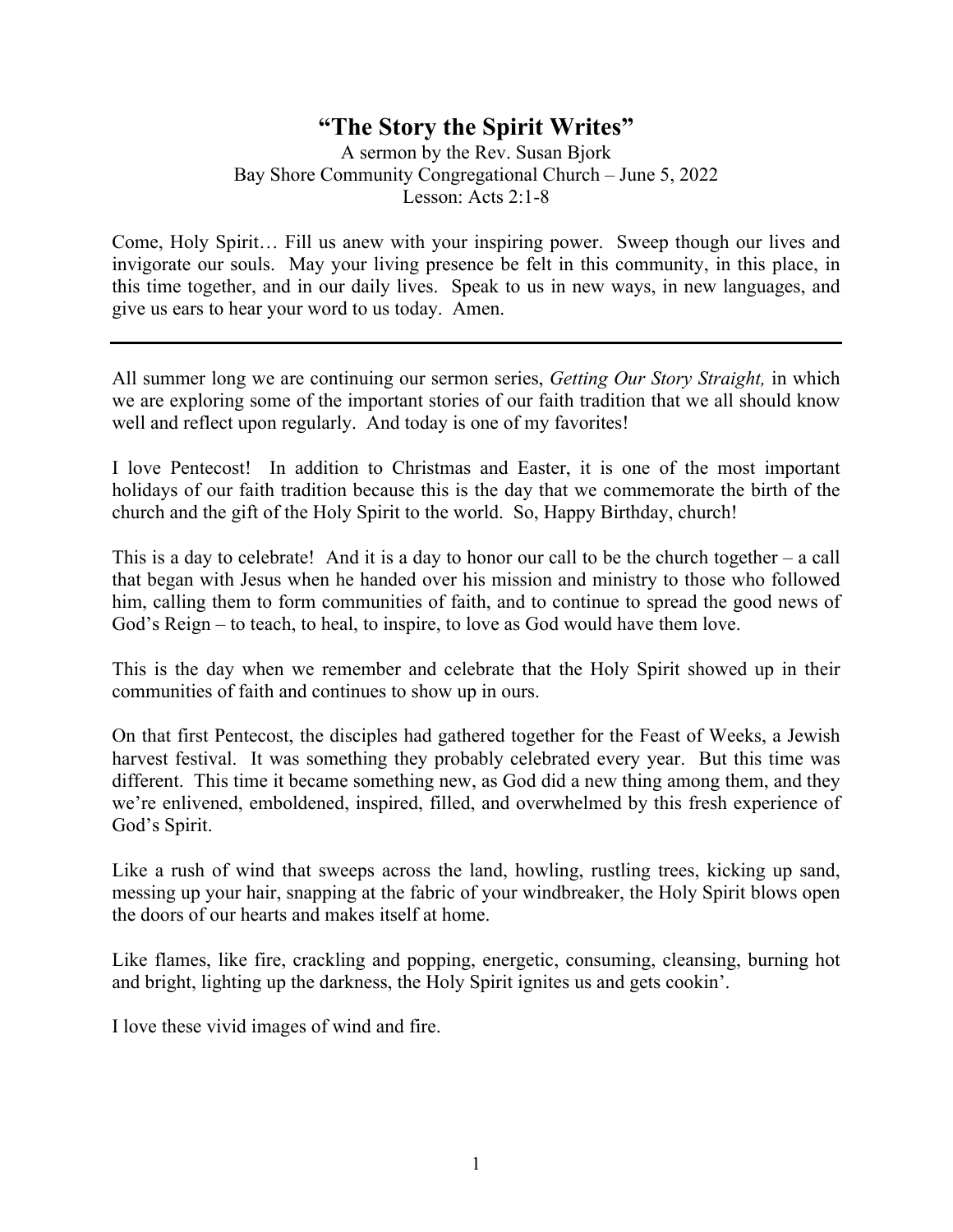There are other images for God's Spirit in the biblical text that are gentler, less invasive, less all-consuming and intense – the Spirit descends like a dove, the Spirit warms hearts, the Spirit speaks in stillness and quiet. Those are equally important images.

But today is Pentecost.

And like wind, like fire, the Holy Spirit of Pentecost is powerful, a force not to be ignored, a reminder that yes, God is alive, God is here, God is active – not in some other place, not just in the memories of the past, not just in some glimpse of the future – but right here, right now, in this gathering. In you. In me. In us.

Though we hear and remember this Spirit story of the first disciples, it is our Spirit story too… one that is still being written.

This is the story of the church swept up in the Spirit. This is the story of the church on fire with the love of God.

In our scripture passage from Acts, the Holy Spirit filled up those who were present and gave them new languages, a way of multiplying God's message, giving them new ways in which to speak God's words of love with those all around them – not only with those who shared their language, their culture, their heritage. In this Pentecostal experience, they are reminded that their mission is much broader than that.

Surely, they needed a reminder that God was still with them on this journey. We all need that. But when the Holy Spirit of Pentecost came rushing in, it wasn't just to say "Hey, how's it going? Don't worry, I'm still here. So just keep on doing what you've always done."

Instead, the Holy Spirit came rushing in to empower them to get up, go out, get moving, and to be the church in the world, to be the Body of Christ. They were being challenged and inspired to do something new. The Holy Spirit came rushing in to bring new life, new inspiration, and new vitality to empower them and inspire them to continue what Jesus started. The Spirit was poured out on them, filling them, so they might pour out God's love on others, so they too might be filled.

After the Holy Spirit shows up, some people thought they were drunk. It's kind of funny, really, and Peter responds, "they're not drunk… it's only nine o' clock in the morning."

Perhaps some of their inhibitions were lowered. But not because they were filled with new wine, as some suggested. Maybe the Holy Spirit made them bolder, braver, less intimidated, and perhaps even giddy. Have you ever been so excited or so inspired, that you let down your guard a little and let your childlike giddiness fly free? That's a good thing!

No, they weren't stumbling around in an inebriated fog, as some thought. They were burning with new clarity, new purpose, and new passion for the mission at hand.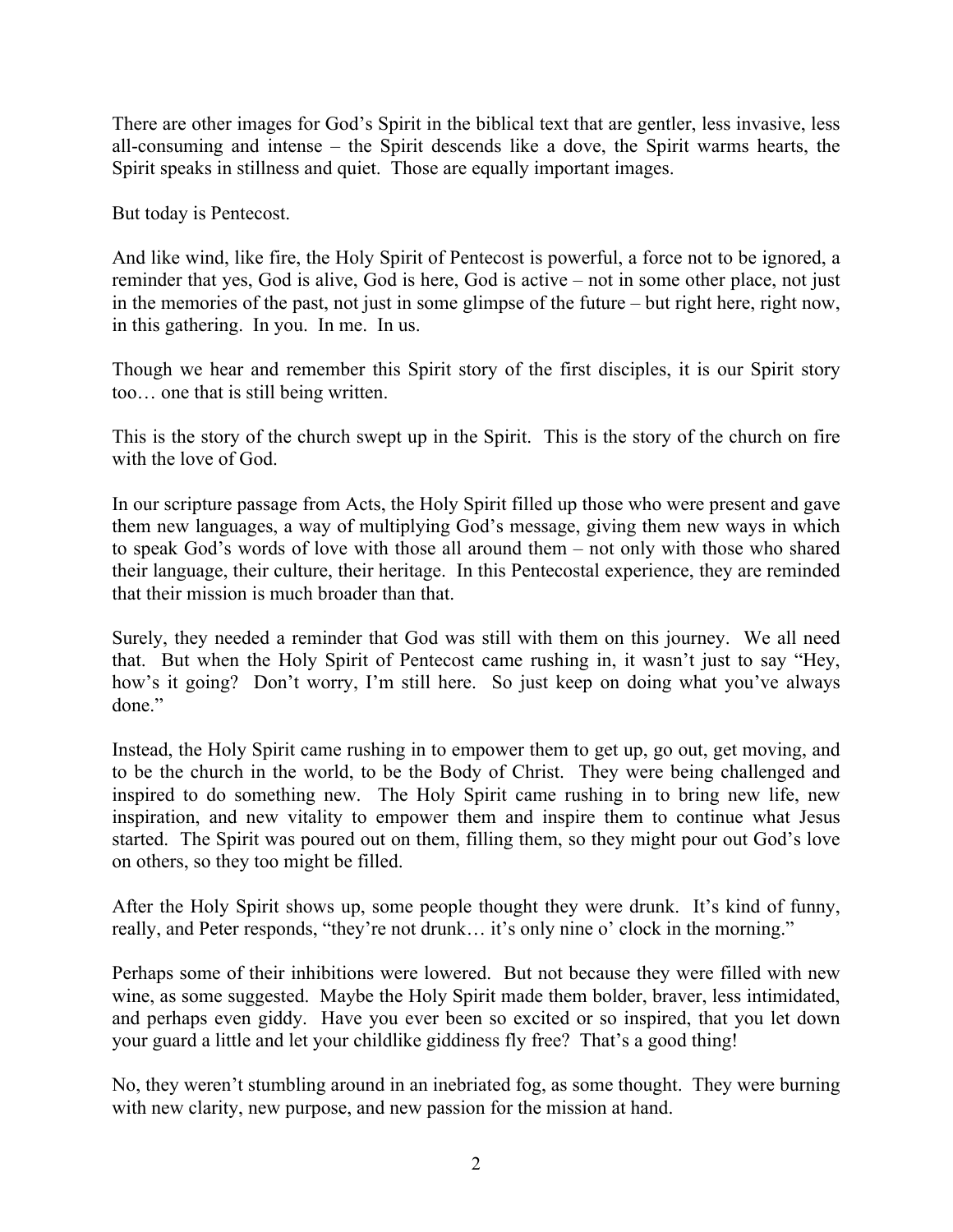Every year, on this Pentecost day, congregations across the globe gather to remember and celebrate this story of the birth of the church.

But here's the great thing about Pentecost: It doesn't really stop.

We aren't here to remember that the Spirit came and went.

We are here to celebrate that the Spirit has stayed and continues to be alive and active. We are here to celebrate that the Spirit of God has, in fact, been present since the dawn of time, that the Spirit which was alive in Jesus, is still alive and well in this world, in the church, in this congregation, in this very room, in our very hearts.

We are a Pentecost people. The Holy Spirit is still writing a story for us, with us, and through us. This is the latest chapter in a long, long story of God's work in the world.

Pentecost is not a story of what the Holy Spirit once did. It's a story of what the Holy Spirit does. The Holy Spirit inspires new creativity all the time. The Holy Spirit empowers people to new acts of care and compassion all the time. The Holy Spirit fills people anew all the time, recharging us when we feel drained. The Holy Spirit teaches people new languages of love, new ways to speak God's grace, all the time. The Holy Spirit continues to do the work of drawing us together, helping us connect and communicate.

It is true that we do need to pay attention, to listen, to watch, and sometimes even to wait patiently for that right moment, for the spark of inspiration, for the creativity that stirs, for the warmth that reassures and empowers. Part of the spiritual discipline of prayer, part of the practice of our faith, is simply practicing openness.

We know we can't control everything; we can't plan everything; we can't know how our lives will unfold. But we can stay open. We can approach each day with curiosity, gratitude, and open our hearts to receive what God has to offer.

And yes, the Holy Spirit shows up even in the tough stuff too  $-$  in the heartbreak that moves us to deeper compassion, in the guidance and presence that helps us navigate our next steps when faced with a big decision, in helping us do the difficult thing we must do, in the presence and care of those who love and support us, in the peace that passes human understanding when there are no easy answers.

In all of life, when we pay attention, we can see the Holy Spirit alive and active all over the place. Be on the lookout. It may not always be as dramatic as that Pentecost moment, but the Spirit is still at work. The breeze still blows. The fire still burns.

The Spirit is at work anytime someone does the loving thing when it's hard or the brave thing when it's scary.